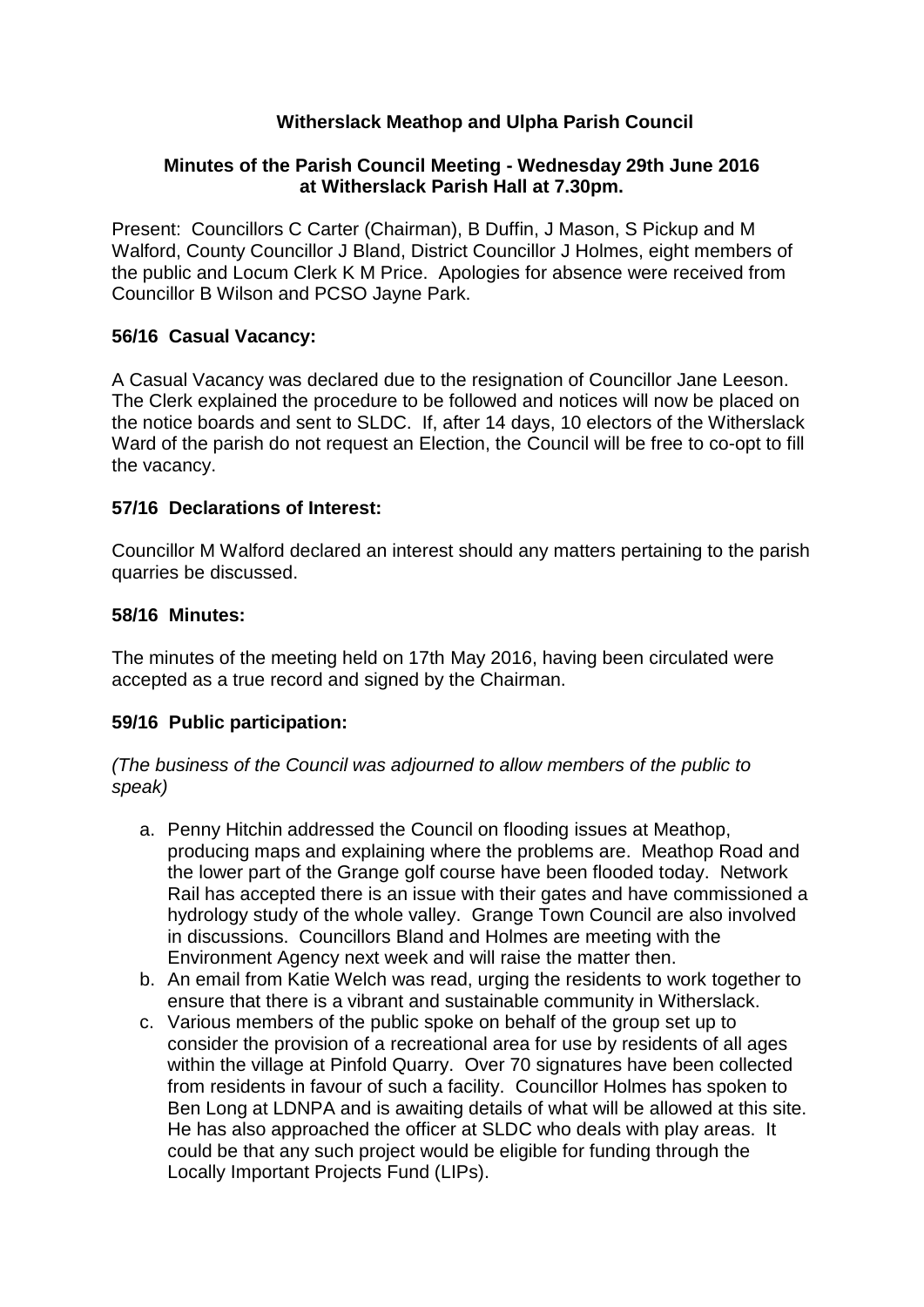The proposal from the residents is 'that Pinfold Quarry be utilised as a recreational area'.

*(The business of the Council was then resumed)*

### **60/16 Reports:**

- a. **Police.** PCSO Jayne Park had reported by email that there had been no logs relating to Witherslack since the last meeting.
- b. **District Councillor.** Councillor Holmes circulated his report which will be attached to these minutes.
- **61/16 Councillor matters:** None.

### **62/16 Planning:**

*a. The following applications were considered:*

7/2016/5256 Land adjacent to Strickland Hill, Witherslack. Erection of an agricultural worker's dwelling. (Outline application 7/2015/5451). Approval recommended.

7/2016/5267 Winnow Barn, Meathop. Open glazed roof verandah. Approval recommended (this has now been granted).

7/2016/5300 5 Town End Farm, Witherslack. Replacement conservatory Approval recommended.

7/2016/5309 Birks Farm, Cottage, Witherslack. Extension to dwelling and change of use of agricultural land to domestic parking area. Approval recommended.

7/2016/5360 The Old Gas Works, Meathop. Confirmation of compliance with conditions nos. 1 and 2 of planning approval ref. 7/2013/5492 relating to contamination and Construction Method Statement. Approval recommended.

*b. The following decisions, notified to the Council by the Planning Authority, were noted:*

7/2016/5195 Landour, Witherslack. Proposed alterations to consist of raising the roof by approx 1.5m to increase headroom of the first floor and replanning of internal rooms. Granted.

7/2016/5264 and 5265 Witherslack Hall Farm, Church Road. Proposed use of section of Grade ll Listed Barn as bunk house accommodation in association with Witherslack Hall Equestrian Centre. Associated internal alterations. Granted.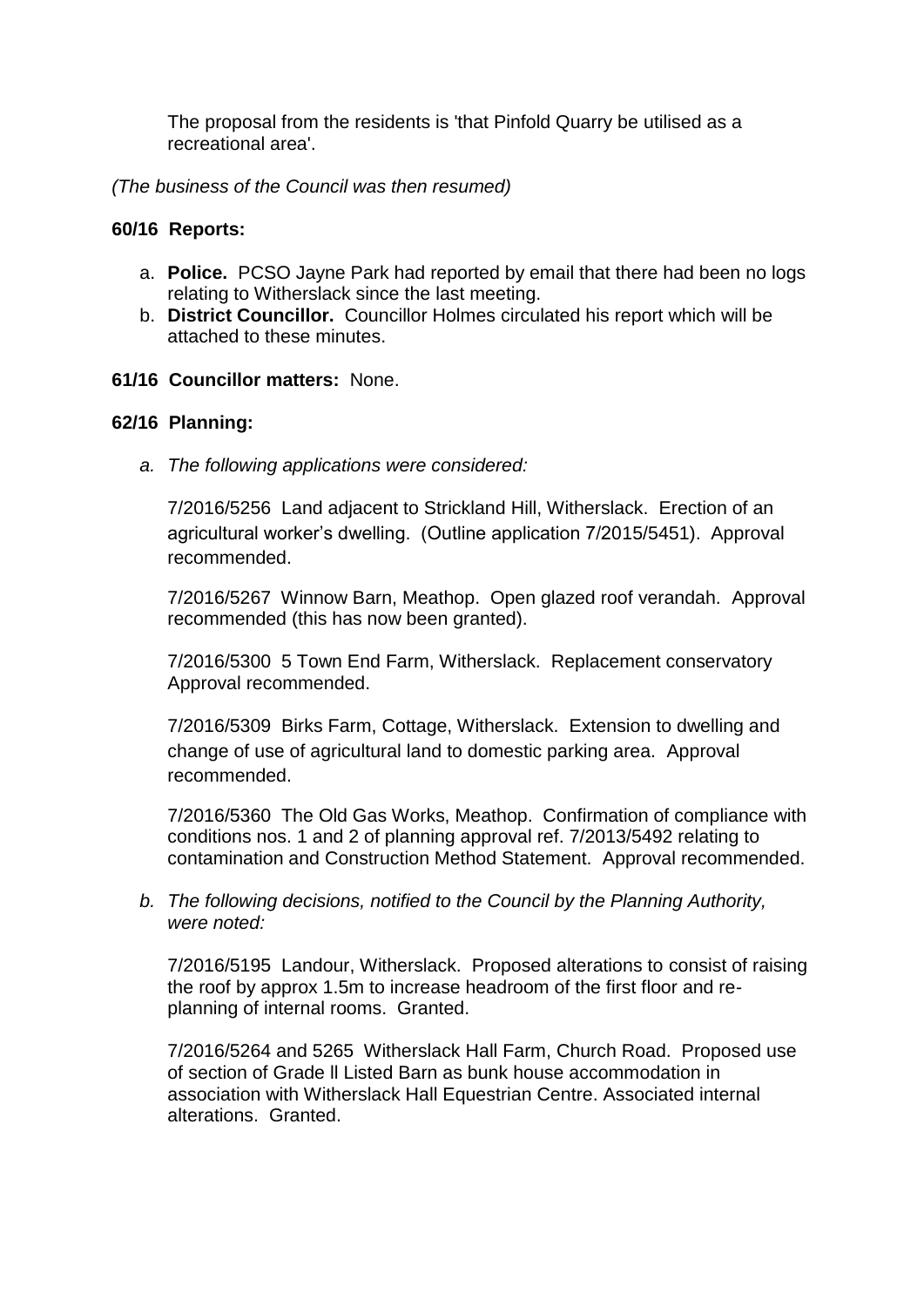c. Two further applications had arrived today. These will be circulated to Councillors and the Clerk will respond on behalf of the Council:

7/2016/5399 Land adjacent to A590, near Brens Butty Van, Greystone West, Witherslack. Removal and replacement of 3 existing antennas with 3 proposed antennas, removal and replacement of existing monopole with proposed 12.5m high pole on new root foundation, removal and replacement of 1 existing equipment cabinet with 1 proposed equipment cabinet; plus minor ancillary works

7/2016/5383 Yew Tree Cottage, Meathop. Demolition and replacement of an existing dilapidated garage.

## **63/16 Pinfold Quarry:**

Councillor Duffin reported that the fencing has now been completed, the gate is there, but the area needs to be made secure from horses. It was also emphasised that the Council is not against any suggestion that this area be used as an amenity for the village and a site plan will be sent to the Clerk, in order that advice may be sought from SLDC with Councillor Holmes' assistance, as to the cost of any change of use. The Council also wished to encourage a sense of community spirit within the village. However, professional advice regarding flooding issues would have to be sought first.

### **64/16 Play Area:**

In respect of a question from a resident, the Council again clarified its position with regard to the leasing of Bownass Beck as a play area, by a vote of four votes to one vote, that this is not a suitable area for leasing, whether as a play area or for any other use for the reasons previously discussed and published.

It was also agreed that advice would be sought about the continuing flooding of this area of the village.

### **65/16 Land Trust:**

Councillors Mason and Walford had attended the recent meeting of the Community Land Trust, when over 30 people had been present. Suitable sites for affordable housing need to be identified and this process is continuing.

### **66/16 Cattle grids:**

Councillors Duffin and Pickup reported on their recent meeting with CCC and Highways England regarding the state of the cattle grids in the parish and who will be responsible for their future maintenance. Councillor Holmes had chaired the meeting. The Highways England representative and the CCC representative agreed to reconsider the suggestion that if Highways England brought the cattle grids up to the required standard, CCC would undertake to maintain them for the future. Councillor Bland agreed to discuss the matter with Peter Hosking and Nick Raymond at CCC.